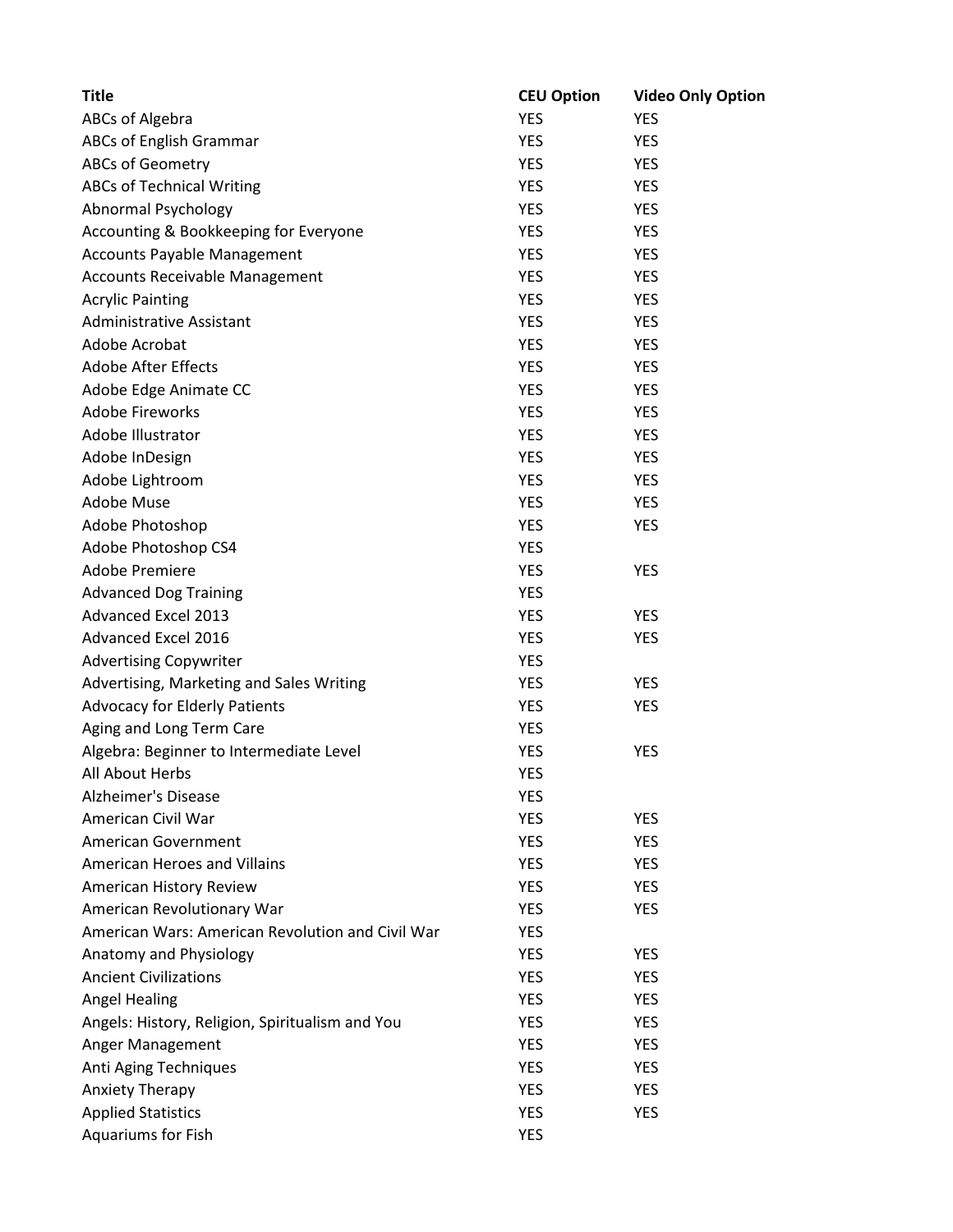| Aromatherapy                                        | <b>YES</b> | <b>YES</b> |
|-----------------------------------------------------|------------|------------|
| Aromatherapy (Intermediate to Advanced)             | <b>YES</b> |            |
| <b>Assertiveness Training</b>                       | <b>YES</b> | <b>YES</b> |
| Asthma                                              | <b>YES</b> |            |
| Astronomy                                           | <b>YES</b> | <b>YES</b> |
| Attention Deficit Disorders: ADD and ADHD           | <b>YES</b> |            |
| Auras: Viewing, Identifying, and Understanding      | <b>YES</b> | <b>YES</b> |
| Autism                                              | <b>YES</b> | <b>YES</b> |
| Autism Spectrum Disorders for Teachers              | <b>YES</b> |            |
| Babysitting                                         | <b>YES</b> | <b>YES</b> |
| <b>Bartending and Mixology</b>                      | <b>YES</b> |            |
| <b>Basic English Speaking Skills</b>                | <b>YES</b> | <b>YES</b> |
| <b>Basic Math</b>                                   | <b>YES</b> | <b>YES</b> |
| <b>Basic Parenting</b>                              | <b>YES</b> | <b>YES</b> |
| <b>Basic Research Skills</b>                        | <b>YES</b> | YES        |
| Become a Life Coach - Course Bundle                 | <b>YES</b> |            |
| Become a Reiki Master                               | <b>YES</b> |            |
| Beginner's Guide to Wine                            | <b>YES</b> | <b>YES</b> |
| <b>Behavior Management</b>                          | <b>YES</b> |            |
| <b>Bible Stories</b>                                | <b>YES</b> |            |
| <b>Biology</b>                                      | <b>YES</b> |            |
| Bird Watching: Food, Feeders and Behavior           | <b>YES</b> |            |
| <b>Braiding Hair</b>                                | <b>YES</b> |            |
| <b>Bread Baking</b>                                 | <b>YES</b> |            |
| <b>Buddhism</b>                                     | <b>YES</b> | <b>YES</b> |
| <b>Building Children's Reading Skills</b>           | <b>YES</b> |            |
| <b>Building Self Esteem</b>                         | <b>YES</b> | <b>YES</b> |
| Building Self-Esteem in Children                    | <b>YES</b> | <b>YES</b> |
| <b>Bullying in Elementary School</b>                | <b>YES</b> | <b>YES</b> |
| <b>Business Analysis</b>                            | <b>YES</b> | <b>YES</b> |
| <b>Business Branding</b>                            | <b>YES</b> |            |
| Business Budgeting: How to Plan, Save, and Manage   | YES        | <b>YES</b> |
| <b>Business Coaching</b>                            | <b>YES</b> |            |
| <b>Business Consulting</b>                          | <b>YES</b> |            |
| <b>Business Credit</b>                              | <b>YES</b> |            |
| <b>Business Ethics</b>                              | <b>YES</b> | <b>YES</b> |
| <b>Business Etiquette</b>                           | <b>YES</b> |            |
| <b>Business Law for Entrepreneurs</b>               | <b>YES</b> |            |
| <b>Business Management</b>                          | <b>YES</b> | <b>YES</b> |
| <b>Business Math</b>                                | <b>YES</b> |            |
| <b>Business Professionalism</b>                     | <b>YES</b> | <b>YES</b> |
| <b>Business Writing</b>                             | <b>YES</b> | <b>YES</b> |
| <b>Butterflies</b>                                  | <b>YES</b> |            |
| <b>Butterfly Gardens</b>                            | <b>YES</b> |            |
| <b>Buying and Selling Antiques and Collectibles</b> | <b>YES</b> | <b>YES</b> |
| <b>Cake Decorating</b>                              | <b>YES</b> | <b>YES</b> |
| <b>Call Center Customer Service</b>                 | <b>YES</b> |            |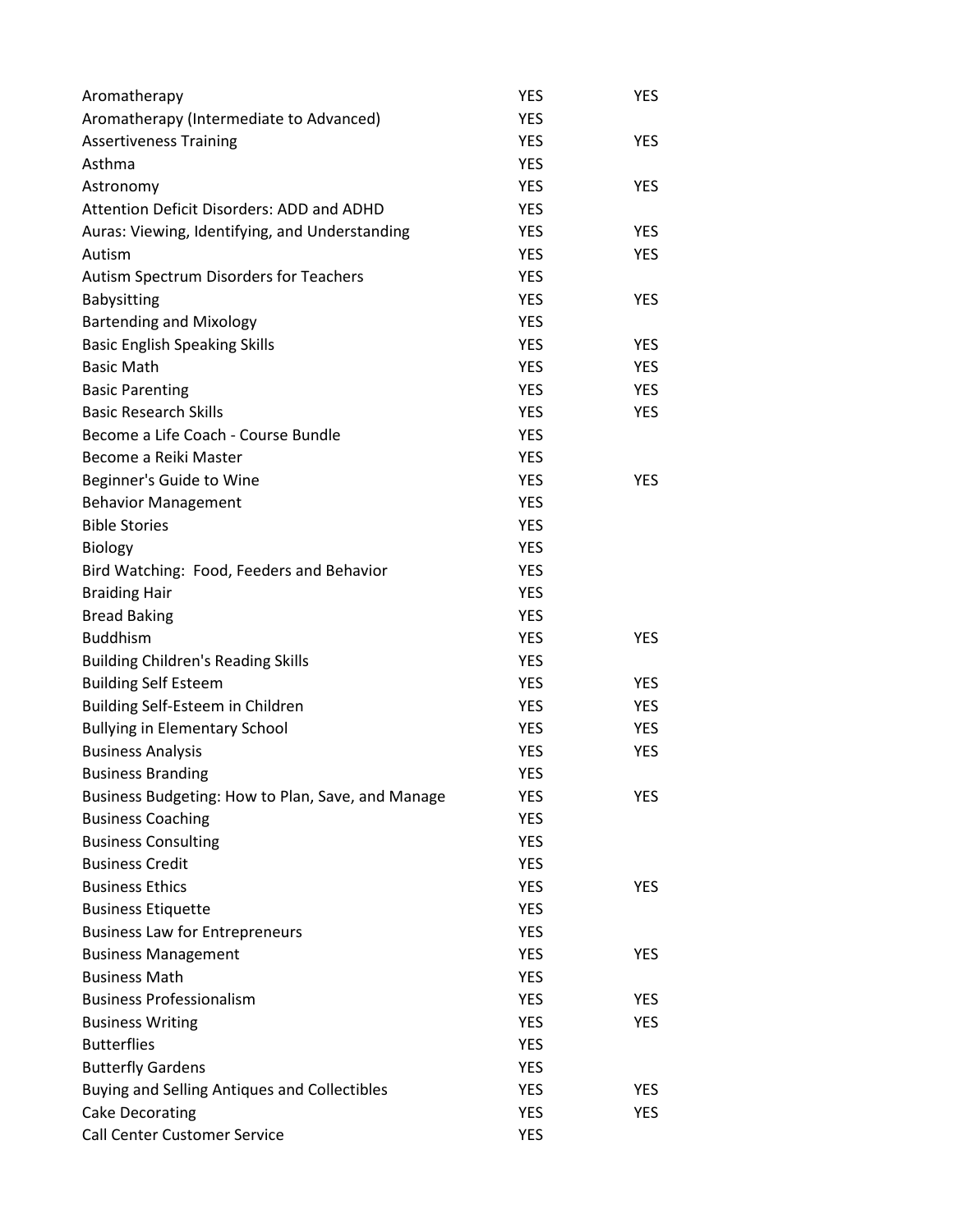| <b>Call Center Management</b>                          | <b>YES</b> |            |
|--------------------------------------------------------|------------|------------|
| <b>Candle Making</b>                                   | <b>YES</b> |            |
| Canoeing                                               | <b>YES</b> |            |
| <b>Card Games Basics</b>                               | <b>YES</b> |            |
| <b>Career Coaching</b>                                 | <b>YES</b> | <b>YES</b> |
| Careers in Healthcare                                  | <b>YES</b> |            |
| <b>Caring for Seniors</b>                              | <b>YES</b> | <b>YES</b> |
| Catering                                               | <b>YES</b> | <b>YES</b> |
| Celtic Mythology                                       | <b>YES</b> |            |
| <b>Chakra Clearing</b>                                 | <b>YES</b> |            |
| <b>Chakra Meditation</b>                               | <b>YES</b> |            |
| Chakras                                                | <b>YES</b> |            |
| Chemistry                                              | <b>YES</b> |            |
| Child Abuse Recognition, Investigation, and Protection | YES        |            |
| Child Psychology                                       | <b>YES</b> |            |
| Childhood Obesity                                      | <b>YES</b> |            |
| <b>Children's Birthday Parties</b>                     | <b>YES</b> |            |
| <b>Chinese Culture Studies</b>                         | <b>YES</b> |            |
| Christianity: An Introduction                          | <b>YES</b> |            |
| <b>Clutter Control</b>                                 | <b>YES</b> |            |
| <b>Collaboration Skills</b>                            | <b>YES</b> |            |
| Communication with Diplomacy and Tact                  | <b>YES</b> | <b>YES</b> |
| Comprehensive Medical Terminology 1 & 2                | <b>YES</b> | <b>YES</b> |
| <b>Computer Basics</b>                                 | <b>YES</b> | <b>YES</b> |
| Concierge: How to Run a Personal Service Business      | <b>YES</b> | <b>YES</b> |
| Concussions                                            | <b>YES</b> |            |
| <b>Confidence Building</b>                             | <b>YES</b> | <b>YES</b> |
| <b>Conflict Resolution</b>                             | <b>YES</b> |            |
| <b>Constructive Feedback and Criticism</b>             | <b>YES</b> | <b>YES</b> |
| Cooking and Baking                                     | <b>YES</b> | <b>YES</b> |
| Cosmology                                              | <b>YES</b> |            |
| <b>Counseling Psychology</b>                           | YES        |            |
| Couponing                                              | <b>YES</b> |            |
| <b>CPT Coding for Beginners</b>                        | <b>YES</b> |            |
| Creating an Effective Sales Team                       | <b>YES</b> |            |
| <b>Creating WordPress Websites</b>                     | <b>YES</b> | YES        |
| <b>Creative Thinking</b>                               | <b>YES</b> |            |
| <b>Creative Writing</b>                                | <b>YES</b> | YES        |
| <b>Creative Writing for Beginners</b>                  | <b>YES</b> | <b>YES</b> |
| <b>Creative Writing Workshop</b>                       | <b>YES</b> | <b>YES</b> |
| <b>Criminology Basics</b>                              | <b>YES</b> | <b>YES</b> |
| <b>Crisis Management</b>                               | <b>YES</b> |            |
| <b>Critical Thinking</b>                               | <b>YES</b> |            |
| <b>Cross-Cultural Communication</b>                    | <b>YES</b> | YES        |
| Cryptozoology                                          | <b>YES</b> | <b>YES</b> |
| <b>Crystal Reports</b>                                 | <b>YES</b> | <b>YES</b> |
| <b>Customer Relationship Management</b>                | <b>YES</b> | <b>YES</b> |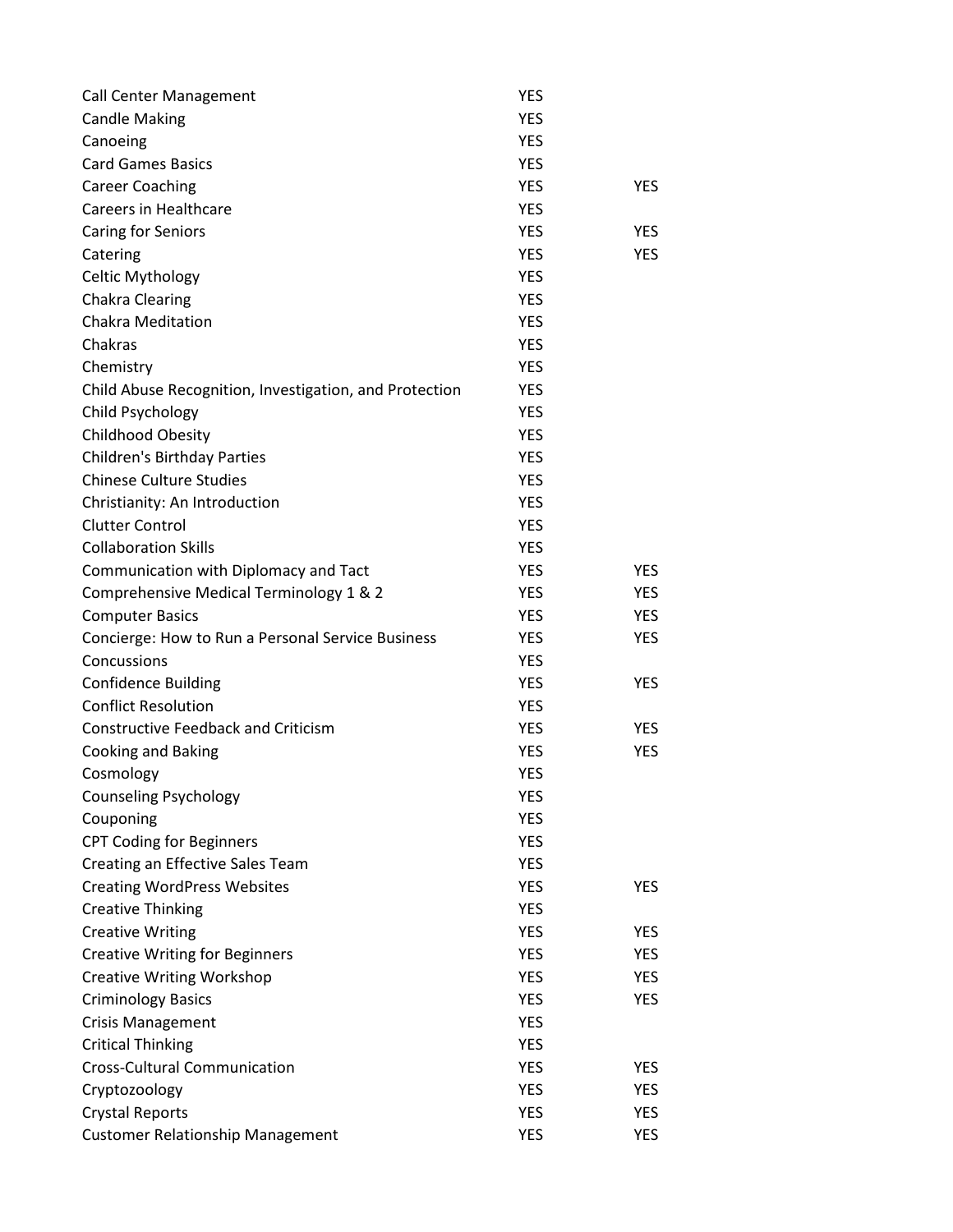| <b>Customer Service</b>                                  | YES        | <b>YES</b> |
|----------------------------------------------------------|------------|------------|
| Dealing With Difficult People                            | <b>YES</b> | <b>YES</b> |
| Debt Reduction                                           | <b>YES</b> |            |
| <b>Decision Making Skills</b>                            | <b>YES</b> |            |
| <b>Delegation Skills</b>                                 | <b>YES</b> |            |
| <b>Depression Management</b>                             | <b>YES</b> | <b>YES</b> |
| <b>Diabetes</b>                                          | <b>YES</b> |            |
| Digital Photography                                      | <b>YES</b> |            |
| Digital Photography with the iPhone                      | <b>YES</b> |            |
| Dog & Cat First Aid, Care & Maintenance                  | <b>YES</b> |            |
| Dog Grooming                                             | <b>YES</b> |            |
| Dog Psychology                                           | <b>YES</b> | <b>YES</b> |
| Dog Training All-In-One: Beginner to Advanced Techniques | <b>YES</b> |            |
| Dog Training: A Guide for Beginners                      | YES        |            |
| <b>Domestic Violence</b>                                 | <b>YES</b> | <b>YES</b> |
| Dream Interpretation                                     | <b>YES</b> | <b>YES</b> |
| Dreamweaver                                              | <b>YES</b> | <b>YES</b> |
| Dreamweaver CS4                                          | <b>YES</b> |            |
| Drug and Alcohol Abuse                                   | <b>YES</b> | <b>YES</b> |
| Early Childhood Development                              | <b>YES</b> |            |
| Ecology                                                  | <b>YES</b> | <b>YES</b> |
| Economics                                                | <b>YES</b> | <b>YES</b> |
| Economics 201                                            | <b>YES</b> | <b>YES</b> |
| <b>Economics: Complete Edition</b>                       | YES        | <b>YES</b> |
| <b>Effective Communication</b>                           | <b>YES</b> | <b>YES</b> |
| <b>Effective Presentations</b>                           | <b>YES</b> | <b>YES</b> |
| <b>Egyptian Mythology</b>                                | <b>YES</b> | <b>YES</b> |
| Electronics                                              | <b>YES</b> | <b>YES</b> |
| <b>Emotional Healing</b>                                 | <b>YES</b> | <b>YES</b> |
| <b>Emotional Intelligence</b>                            | <b>YES</b> | <b>YES</b> |
| End of Life Care                                         | <b>YES</b> | <b>YES</b> |
| <b>Energy Healing</b>                                    | YES        |            |
| <b>English Composition</b>                               | <b>YES</b> | YES.       |
| Enhance Your Everyday Vocabulary                         | <b>YES</b> | <b>YES</b> |
| <b>ESL Basic Grammar</b>                                 | <b>YES</b> |            |
| <b>ESL Basic Grammar and Writing</b>                     | <b>YES</b> |            |
| <b>ESL Basic Writing Skills</b>                          | <b>YES</b> |            |
| <b>ESL Grammar Skills Level 1</b>                        | <b>YES</b> | <b>YES</b> |
| <b>ESL Grammar Skills Level 2</b>                        | <b>YES</b> |            |
| <b>ESL Grammar Skills Level 3</b>                        | <b>YES</b> |            |
| <b>ESL Grammar Skills Level 4</b>                        | <b>YES</b> |            |
| <b>ESL Grammar Skills Level 5</b>                        | <b>YES</b> |            |
| ESL Grammar Skills: Level 1-5 Course Bundle              | YES        |            |
| <b>Essay Writing</b>                                     | YES        | <b>YES</b> |
| <b>Estate Planning</b>                                   | <b>YES</b> |            |
| Etiquette                                                | <b>YES</b> | <b>YES</b> |
| <b>Etiquette Consultant</b>                              | <b>YES</b> |            |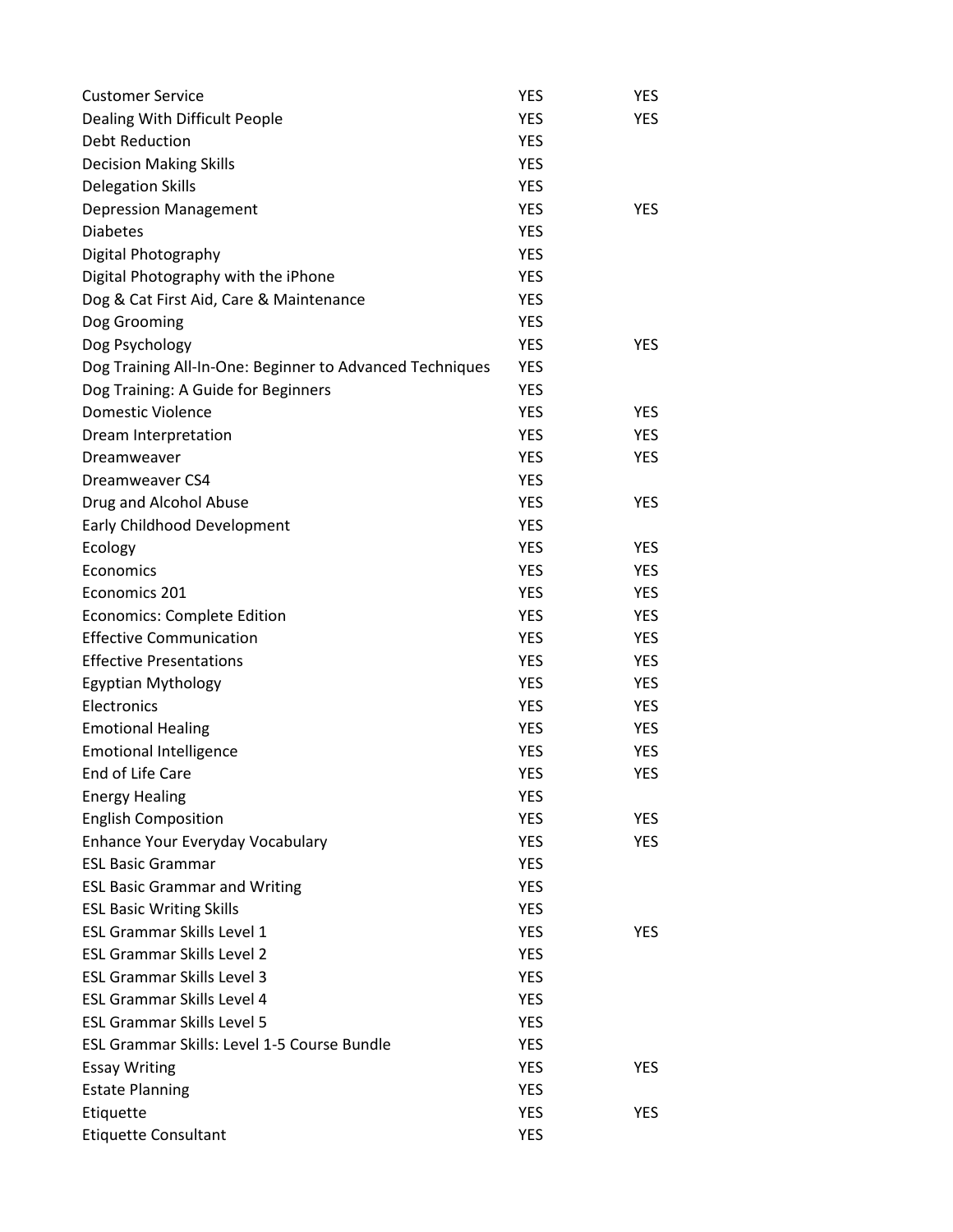| Etiquette for Children and Teens         | <b>YES</b> | YES        |
|------------------------------------------|------------|------------|
| <b>Event Management Course Bundle</b>    | <b>YES</b> |            |
| <b>Event Planning</b>                    | <b>YES</b> | <b>YES</b> |
| <b>Excel 2007</b>                        | <b>YES</b> | <b>YES</b> |
| <b>Excel 2010</b>                        | <b>YES</b> | <b>YES</b> |
| <b>Excel 2013</b>                        | <b>YES</b> | <b>YES</b> |
| <b>Excel 2016</b>                        | <b>YES</b> | <b>YES</b> |
| <b>Face Painting</b>                     | <b>YES</b> | <b>YES</b> |
| Fashion Design: An Introduction          | <b>YES</b> |            |
| Feng Shui                                | <b>YES</b> | <b>YES</b> |
| Film Appreciation                        | <b>YES</b> |            |
| Final Cut Pro X                          | <b>YES</b> | <b>YES</b> |
| Financial Analysis: Planning and Control | <b>YES</b> |            |
| <b>Finding Your Animal Teachers</b>      | <b>YES</b> |            |
| First Grade Curriculum                   | <b>YES</b> |            |
| <b>Floral Arrangement</b>                | <b>YES</b> | <b>YES</b> |
| Fourth Grade Curriculum                  | <b>YES</b> |            |
| <b>Freelance Writing</b>                 | <b>YES</b> |            |
| <b>French Culture</b>                    | <b>YES</b> |            |
| <b>Freshwater Fishing</b>                | <b>YES</b> |            |
| Fundraising                              | <b>YES</b> | <b>YES</b> |
| <b>GED Test Preparation</b>              | <b>YES</b> |            |
| Genealogy                                | <b>YES</b> | <b>YES</b> |
| <b>General Receptionist</b>              | <b>YES</b> | <b>YES</b> |
| <b>General Secretary</b>                 | <b>YES</b> | <b>YES</b> |
| Geography                                | <b>YES</b> |            |
| Geology                                  | <b>YES</b> |            |
| Geometry: Beginner to Intermediate Level | <b>YES</b> | <b>YES</b> |
| <b>German Culture</b>                    | <b>YES</b> |            |
| <b>Global Warming</b>                    | <b>YES</b> |            |
| Gmail                                    | <b>YES</b> | <b>YES</b> |
| Google Analytics                         | YES        | <b>YES</b> |
| Google+ for Business                     | <b>YES</b> | <b>YES</b> |
| <b>Great Family Vacations</b>            | <b>YES</b> |            |
| <b>Greek Mythology</b>                   | <b>YES</b> | <b>YES</b> |
| <b>Habits of Millionaires</b>            | <b>YES</b> |            |
| <b>Haunted Places</b>                    | <b>YES</b> | YES        |
| <b>Healing Affirmations</b>              | <b>YES</b> |            |
| <b>Health Education</b>                  | <b>YES</b> | <b>YES</b> |
| <b>Healthy Relationships</b>             | <b>YES</b> |            |
| Hinduism: An Introduction                | <b>YES</b> |            |
| <b>HIPAA Compliance</b>                  | <b>YES</b> | <b>YES</b> |
| <b>Historical Fiction Writing</b>        | <b>YES</b> |            |
| History of Terrorism                     | <b>YES</b> |            |
| History of the Universe                  | <b>YES</b> |            |
| <b>History's Greatest Conspiracies</b>   | <b>YES</b> | <b>YES</b> |
| HIV: Prevention, Diagnosis, Treatment    | <b>YES</b> |            |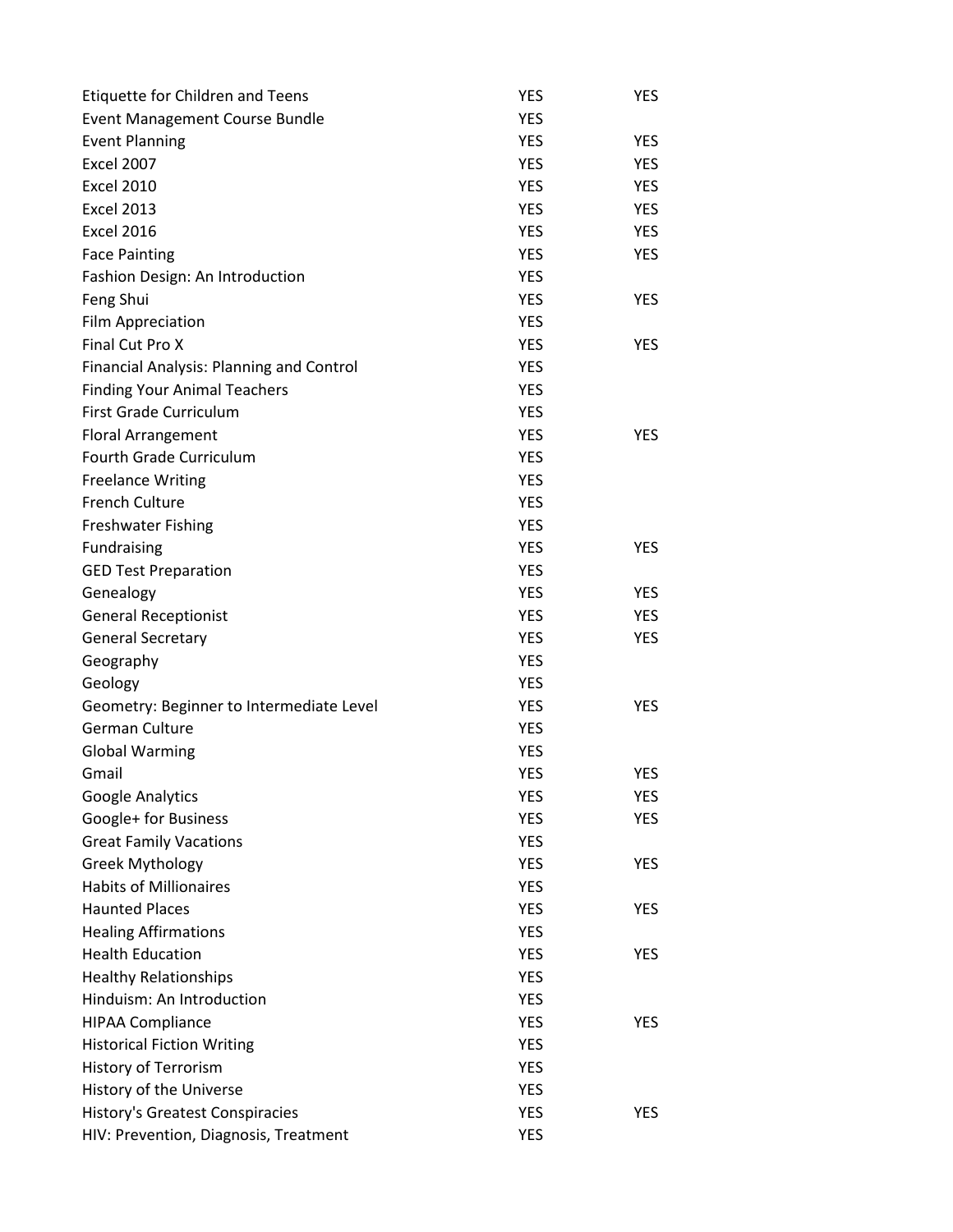| <b>Home Business</b>                            | YES        | YES        |
|-------------------------------------------------|------------|------------|
| Homeopathy                                      | <b>YES</b> |            |
| Housekeeping                                    | <b>YES</b> | <b>YES</b> |
| <b>How to Bake Cookies</b>                      | <b>YES</b> |            |
| How To Be a Substitute Teacher                  | <b>YES</b> |            |
| How to Be Your Own Life Coach                   | <b>YES</b> | <b>YES</b> |
| How to Can, Freeze, Dry and Preserve Food       | <b>YES</b> |            |
| How to Care for House Pets                      | <b>YES</b> |            |
| How to Choose the Right Dog for You             | <b>YES</b> |            |
| How To Coach Youth Basketball                   | <b>YES</b> |            |
| How to Create Web Pages                         | <b>YES</b> |            |
| How to Decorate a Room                          | <b>YES</b> |            |
| How To Draw                                     | <b>YES</b> |            |
| How to eBay                                     | <b>YES</b> | <b>YES</b> |
| How to Improve Your Concentration               | <b>YES</b> | <b>YES</b> |
| How to Live with a Teenager                     | <b>YES</b> |            |
| <b>How to Manicure</b>                          | <b>YES</b> |            |
| How to Prepare, Stage and Sell Your Home        | <b>YES</b> |            |
| How To Quit Smoking                             | <b>YES</b> |            |
| How to Run a Dog Day Care                       | <b>YES</b> |            |
| How to Run an Effective Helpdesk                | <b>YES</b> |            |
| How to Start a Craft Business                   | <b>YES</b> | YES        |
| How to Start a Gift Basket Business             | <b>YES</b> |            |
| How to Start and Run a Daycare Service          | YES        |            |
| How to Start and Run an Online Business         | YES        |            |
| How to Take an Online Course at Universal Class | YES        |            |
| How to Teach Reading Fundamentals               | <b>YES</b> |            |
| How to Use an iPad                              | YES        | YES        |
| How to Write a Business Plan                    | <b>YES</b> |            |
| How to Write a Grant Proposal                   | <b>YES</b> | <b>YES</b> |
| How to Write a Short Story                      | <b>YES</b> | YES        |
| How to Write Case Studies                       | YES        |            |
| How to Write Effective Policies and Procedures  | <b>YES</b> |            |
| How to Write Short Stories for Children         | <b>YES</b> | <b>YES</b> |
| HR Compensation and Benefits                    | <b>YES</b> |            |
| Human Resources Management                      | <b>YES</b> | <b>YES</b> |
| <b>Humor Writing</b>                            | <b>YES</b> |            |
| ICD-10: Medical Coding                          | <b>YES</b> |            |
| Innovative Thinking                             | <b>YES</b> |            |
| <b>Interior Decorating Made Easy</b>            | <b>YES</b> |            |
| <b>Interior Design</b>                          | <b>YES</b> | <b>YES</b> |
| <b>Internet Fundamentals</b>                    | <b>YES</b> |            |
| Internet Specialist                             | <b>YES</b> |            |
| Interpersonal Communication                     | <b>YES</b> | <b>YES</b> |
| <b>Interview Skills</b>                         | <b>YES</b> | YES        |
| Intro to PC Troubleshooting and Repair          | <b>YES</b> |            |
| Introduction to Biology                         | <b>YES</b> | YES        |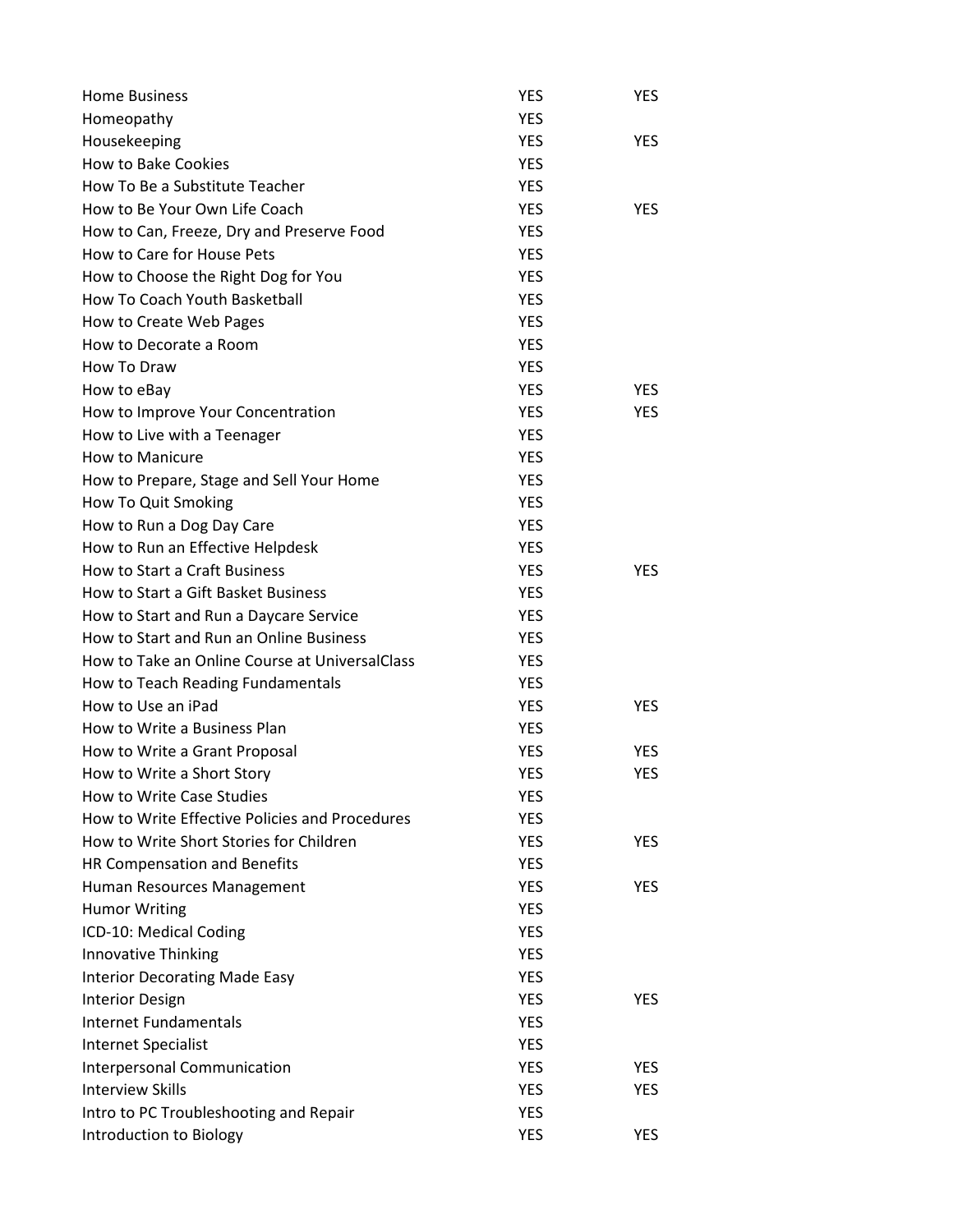| Introduction to Cell and Molecular Biology                       | <b>YES</b> |            |
|------------------------------------------------------------------|------------|------------|
| Introduction to Chemistry                                        | <b>YES</b> |            |
| Introduction to CSS                                              | <b>YES</b> | <b>YES</b> |
| Introduction to Excel 2003                                       | <b>YES</b> |            |
| Introduction to Gardening                                        | <b>YES</b> | <b>YES</b> |
| Introduction to JavaScript                                       | <b>YES</b> | <b>YES</b> |
| <b>Introduction to Medical Billing</b>                           | <b>YES</b> |            |
| Introduction to Medical Coding                                   | <b>YES</b> |            |
| Introduction to Microbiology                                     | <b>YES</b> |            |
| Introduction to Music Appreciation                               | <b>YES</b> |            |
| Introduction to QuickBooks 2011                                  | <b>YES</b> |            |
| Introduction to QuickBooks 2013                                  | <b>YES</b> | <b>YES</b> |
| Introduction to QuickBooks 2014                                  | <b>YES</b> | <b>YES</b> |
| Introduction to Quicken 2010                                     | <b>YES</b> |            |
| Introduction to Six Sigma                                        | <b>YES</b> |            |
| Introduction to SQL                                              | <b>YES</b> | <b>YES</b> |
| Investing 201: Intro to Commodity, Options, and Futures Mark YES |            | <b>YES</b> |
| Investing: Stocks, Bonds, and Mutual Funds                       | <b>YES</b> | <b>YES</b> |
| Japanese Cultural Studies                                        | <b>YES</b> |            |
| Job Performance Appraisals - A How To Guide                      | <b>YES</b> | <b>YES</b> |
| Journaling and Memoir Writing                                    | <b>YES</b> | <b>YES</b> |
| Journalism                                                       | <b>YES</b> |            |
| <b>JQuery Programming</b>                                        | <b>YES</b> | <b>YES</b> |
| Judaism: An Introduction                                         | <b>YES</b> |            |
| Kinesics - Learn to Read Body Language                           | <b>YES</b> | <b>YES</b> |
| Knitting                                                         | <b>YES</b> | <b>YES</b> |
| Landlord: Managing Rental Properties                             | <b>YES</b> | <b>YES</b> |
| Landscaping                                                      | <b>YES</b> |            |
| Leadership and Supervision                                       | <b>YES</b> |            |
| Lean Management                                                  | <b>YES</b> |            |
| Learn HTML - Create Webpages Using HTML5                         | <b>YES</b> | <b>YES</b> |
| Learning Disabilities: What You Need to Know                     | YES        |            |
| Life Coaching                                                    | <b>YES</b> | <b>YES</b> |
| Lifetime Wellness                                                | <b>YES</b> | <b>YES</b> |
| <b>Listening Skills</b>                                          | <b>YES</b> | <b>YES</b> |
| <b>Management Essentials</b>                                     | <b>YES</b> | <b>YES</b> |
| <b>Managing Your Career</b>                                      | <b>YES</b> | <b>YES</b> |
| <b>Marine Biology</b>                                            | <b>YES</b> | <b>YES</b> |
| Marine Life Rescue                                               | <b>YES</b> |            |
| Marketing                                                        | <b>YES</b> |            |
| <b>Marketing for Small Business</b>                              | <b>YES</b> |            |
| <b>Marketing Outreach</b>                                        | <b>YES</b> |            |
| <b>Mastering Conversation Skills</b>                             | <b>YES</b> |            |
| <b>Mastering Sales Skills</b>                                    | <b>YES</b> |            |
| Math All-In-One (Arithmetic, Algebra, and Geometry Review)       | <b>YES</b> | <b>YES</b> |
| Mediation                                                        | <b>YES</b> | <b>YES</b> |
| <b>Medical Abbreviations</b>                                     | <b>YES</b> |            |
|                                                                  |            |            |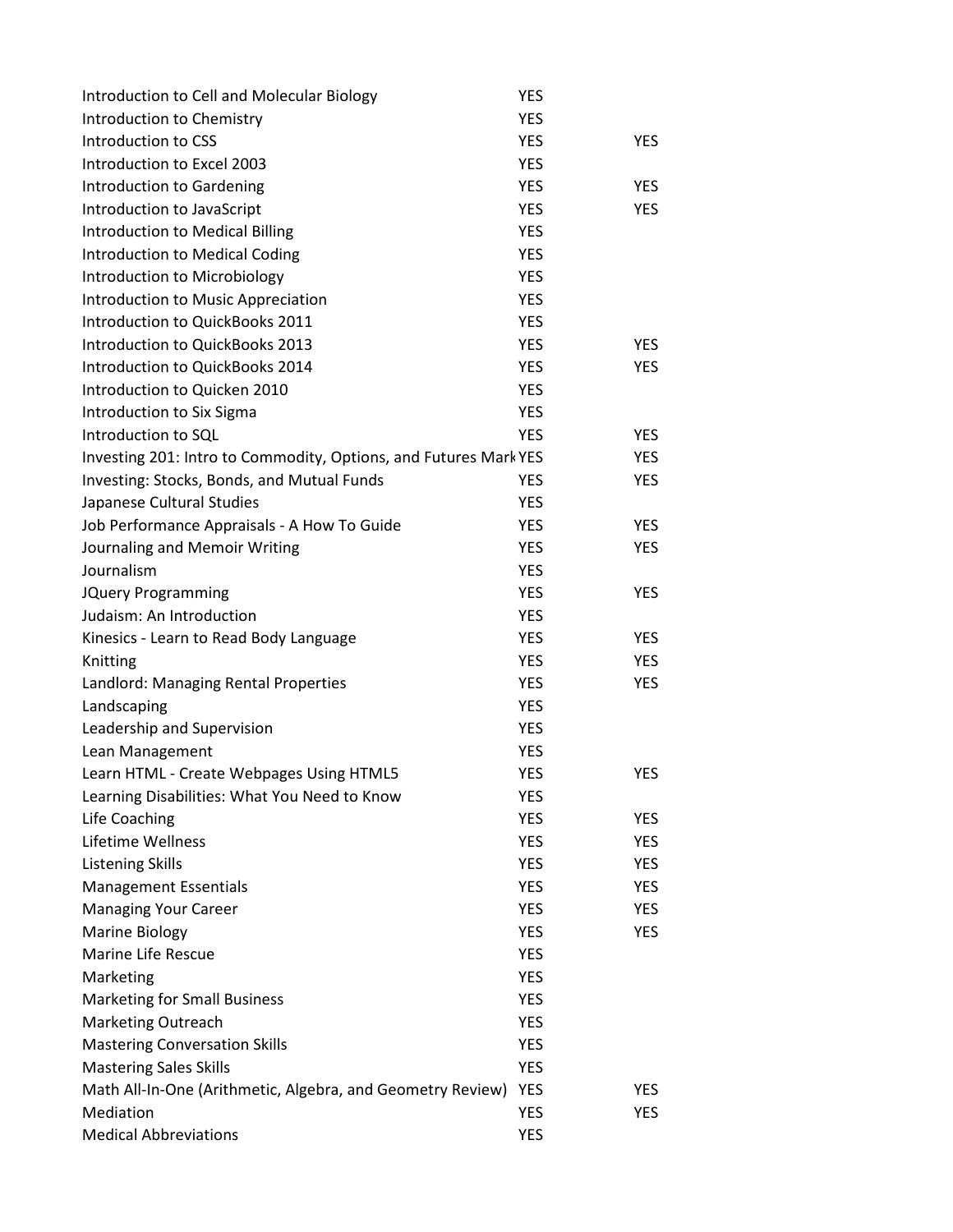| Medical Billing and Coding Course Bundle            | YES        |            |
|-----------------------------------------------------|------------|------------|
| <b>Medical Terminology</b>                          | <b>YES</b> | <b>YES</b> |
| <b>Medical Terminology 201</b>                      | <b>YES</b> | <b>YES</b> |
| <b>Medical Terminology for Medical Coders</b>       | <b>YES</b> | <b>YES</b> |
| <b>Meditation: Learn How to Meditate</b>            | YES        | <b>YES</b> |
| <b>Memory and Concentration Techniques</b>          | <b>YES</b> | <b>YES</b> |
| Memory Improvement                                  | <b>YES</b> | <b>YES</b> |
| Metaphysics                                         | <b>YES</b> |            |
| <b>Meteorology Fundamentals</b>                     | <b>YES</b> | <b>YES</b> |
| Microbiology                                        | <b>YES</b> | <b>YES</b> |
| Microsoft Access 2010                               | <b>YES</b> |            |
| Microsoft Access 2013                               | <b>YES</b> | <b>YES</b> |
| Microsoft Access 2016                               | <b>YES</b> | <b>YES</b> |
| Microsoft Outlook 2013                              | <b>YES</b> | <b>YES</b> |
| Microsoft Project 2007                              | <b>YES</b> |            |
| Microsoft Project 2013                              | <b>YES</b> | <b>YES</b> |
| Microsoft Project 2016                              | <b>YES</b> | <b>YES</b> |
| Microsoft Publisher 2007                            | <b>YES</b> |            |
| Microsoft Publisher 2013                            | <b>YES</b> | <b>YES</b> |
| Microsoft Publisher 2016                            | <b>YES</b> | <b>YES</b> |
| Microsoft Visio 2013                                | <b>YES</b> | <b>YES</b> |
| Microsoft Visio 2016                                | <b>YES</b> | <b>YES</b> |
| Microsoft Word 2016                                 | <b>YES</b> | <b>YES</b> |
| Middle and High School Bullying                     | YES        | <b>YES</b> |
| Mindfulness in the Workplace                        | <b>YES</b> | <b>YES</b> |
| MS Office 2003: Word, Excel, PowerPoint             | <b>YES</b> |            |
| MS Office 2007: Word, Excel, PowerPoint and Outlook | <b>YES</b> | <b>YES</b> |
| MS Publisher 2010                                   | <b>YES</b> |            |
| <b>MS Word 2003</b>                                 | <b>YES</b> |            |
| <b>MS Word 2007</b>                                 | <b>YES</b> | <b>YES</b> |
| <b>MS Word 2013</b>                                 | <b>YES</b> | <b>YES</b> |
| MySQL                                               | YES        | YES        |
| <b>Mystery Writing</b>                              | <b>YES</b> |            |
| Natural Skin Care                                   | <b>YES</b> | <b>YES</b> |
| <b>Negotiation Skills</b>                           | <b>YES</b> | <b>YES</b> |
| <b>Nonfiction Writing</b>                           | YES        |            |
| Norse Mythology                                     | <b>YES</b> |            |
| <b>Novel Writing</b>                                | <b>YES</b> | YES        |
| <b>Nutrition</b>                                    | <b>YES</b> | <b>YES</b> |
| Nutrition 201: A Closer Look                        | <b>YES</b> | <b>YES</b> |
| Office 2010: Word, Excel, PowerPoint and Outlook    | YES        | <b>YES</b> |
| Office 2013: Word, Excel, PowerPoint and Outlook    | YES        | <b>YES</b> |
| Office 2016: Word, Excel, PowerPoint and Outlook    | YES        |            |
| OneNote 2010                                        | <b>YES</b> |            |
| OneNote 2013                                        | <b>YES</b> | <b>YES</b> |
| OneNote 2016                                        | <b>YES</b> | <b>YES</b> |
| <b>Operations Management</b>                        | <b>YES</b> |            |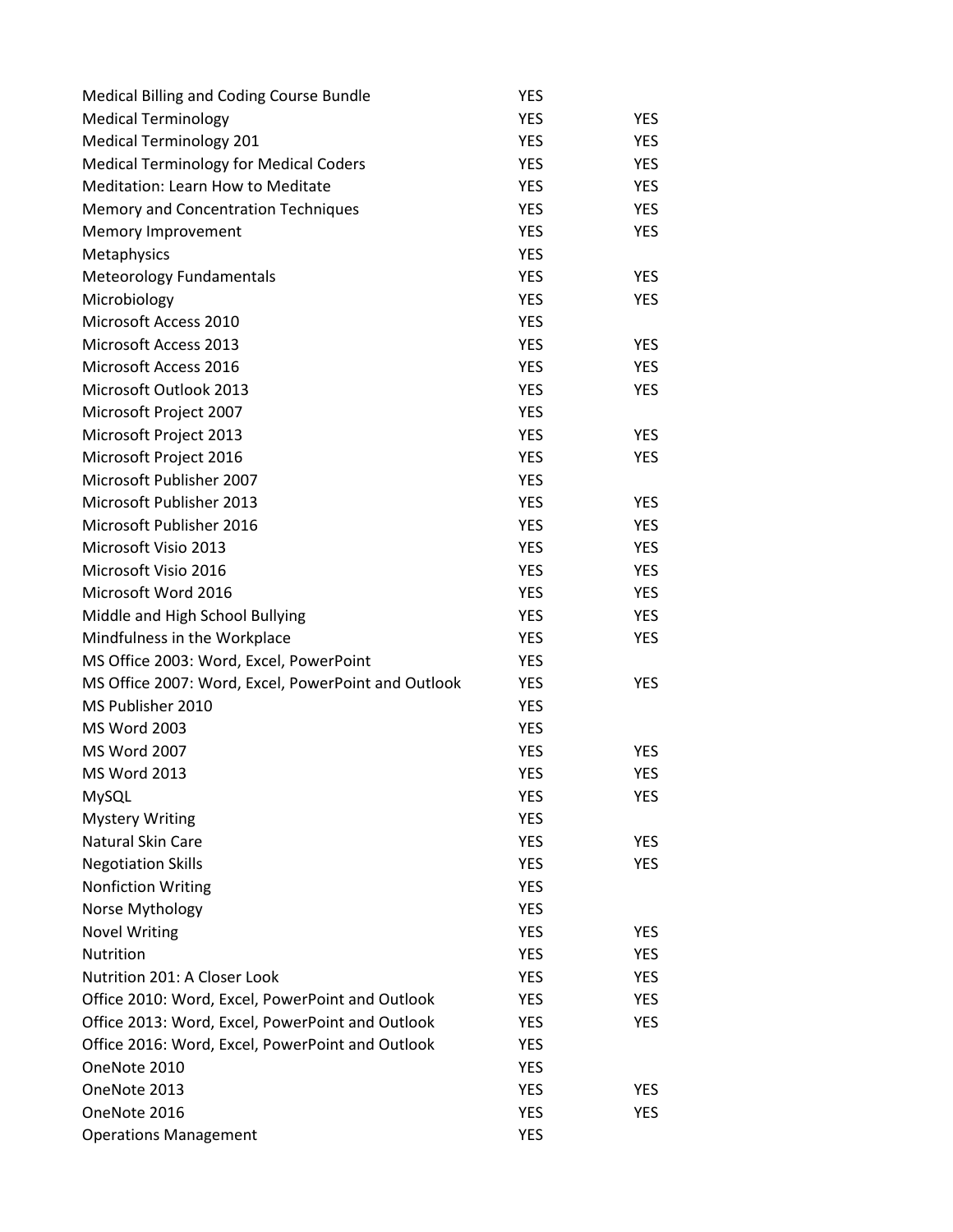| <b>Organic Chemistry</b>                         | <b>YES</b> |            |
|--------------------------------------------------|------------|------------|
| <b>Organizational Psychology</b>                 | <b>YES</b> |            |
| OS X Yosemite                                    | <b>YES</b> | <b>YES</b> |
| Outlook 2007                                     | <b>YES</b> | <b>YES</b> |
| Outlook 2010                                     | <b>YES</b> | <b>YES</b> |
| Outlook 2016                                     | <b>YES</b> | <b>YES</b> |
| Paranormal Investigation                         | <b>YES</b> | <b>YES</b> |
| Paranormal Investigation 201                     | <b>YES</b> | <b>YES</b> |
| Paranormal Investigations: Complete Edition      | <b>YES</b> | <b>YES</b> |
| <b>Paranormal Romance Writing</b>                | <b>YES</b> |            |
| Party Planning                                   | <b>YES</b> | <b>YES</b> |
| Payroll Management                               | <b>YES</b> |            |
| <b>Personal Assistant</b>                        | <b>YES</b> |            |
| Personal Finance: How to Manage Your Money       | <b>YES</b> |            |
| <b>Personality Development</b>                   | <b>YES</b> | <b>YES</b> |
| <b>Persuasion Techniques</b>                     | <b>YES</b> | <b>YES</b> |
| Pet Sitting & Dog Walking Business               | <b>YES</b> |            |
| Philosophy                                       | <b>YES</b> | <b>YES</b> |
| Photography: Beginner to Intermediate            | <b>YES</b> | <b>YES</b> |
| <b>Photoshop Elements</b>                        | <b>YES</b> | <b>YES</b> |
| Photoshop Elements Version 7.0 (or earlier)      | <b>YES</b> |            |
| Photoshop Elements Version 8.0 and 9.0           | <b>YES</b> |            |
| Physics: Beginner to Intermediate Concepts       | <b>YES</b> | <b>YES</b> |
| Pie Baking                                       | <b>YES</b> |            |
| Pinterest                                        | <b>YES</b> | <b>YES</b> |
| <b>Poetry Writing</b>                            | <b>YES</b> | <b>YES</b> |
| <b>Positive Parenting Techniques</b>             | <b>YES</b> |            |
| PowerPoint 2003                                  | <b>YES</b> |            |
| PowerPoint 2007                                  | <b>YES</b> | <b>YES</b> |
| PowerPoint 2010                                  | <b>YES</b> | <b>YES</b> |
| PowerPoint 2013                                  | <b>YES</b> | <b>YES</b> |
| PowerPoint 2016                                  | YES        | YES        |
| Pre-Algebra                                      | <b>YES</b> | <b>YES</b> |
| Precalculus                                      | <b>YES</b> | <b>YES</b> |
| Pre-Columbian Mythology                          | <b>YES</b> |            |
| <b>Prenatal Care</b>                             | <b>YES</b> |            |
| <b>Problem Solving Strategies</b>                | <b>YES</b> | <b>YES</b> |
| <b>Product Management</b>                        | <b>YES</b> |            |
| <b>Professional Organizer Training</b>           | <b>YES</b> |            |
| <b>Project Management</b>                        | <b>YES</b> | <b>YES</b> |
| Proofreading and Copyediting                     | <b>YES</b> | <b>YES</b> |
| Psychology                                       | <b>YES</b> | <b>YES</b> |
| <b>Public Relations</b>                          | <b>YES</b> |            |
| <b>Punctuation and Grammar</b>                   | <b>YES</b> | <b>YES</b> |
| <b>Purchasing and Vendor Management</b>          | <b>YES</b> | <b>YES</b> |
| <b>Pursuing Happiness: Successful Strategies</b> | <b>YES</b> |            |
| <b>QuickBooks</b>                                | <b>YES</b> | <b>YES</b> |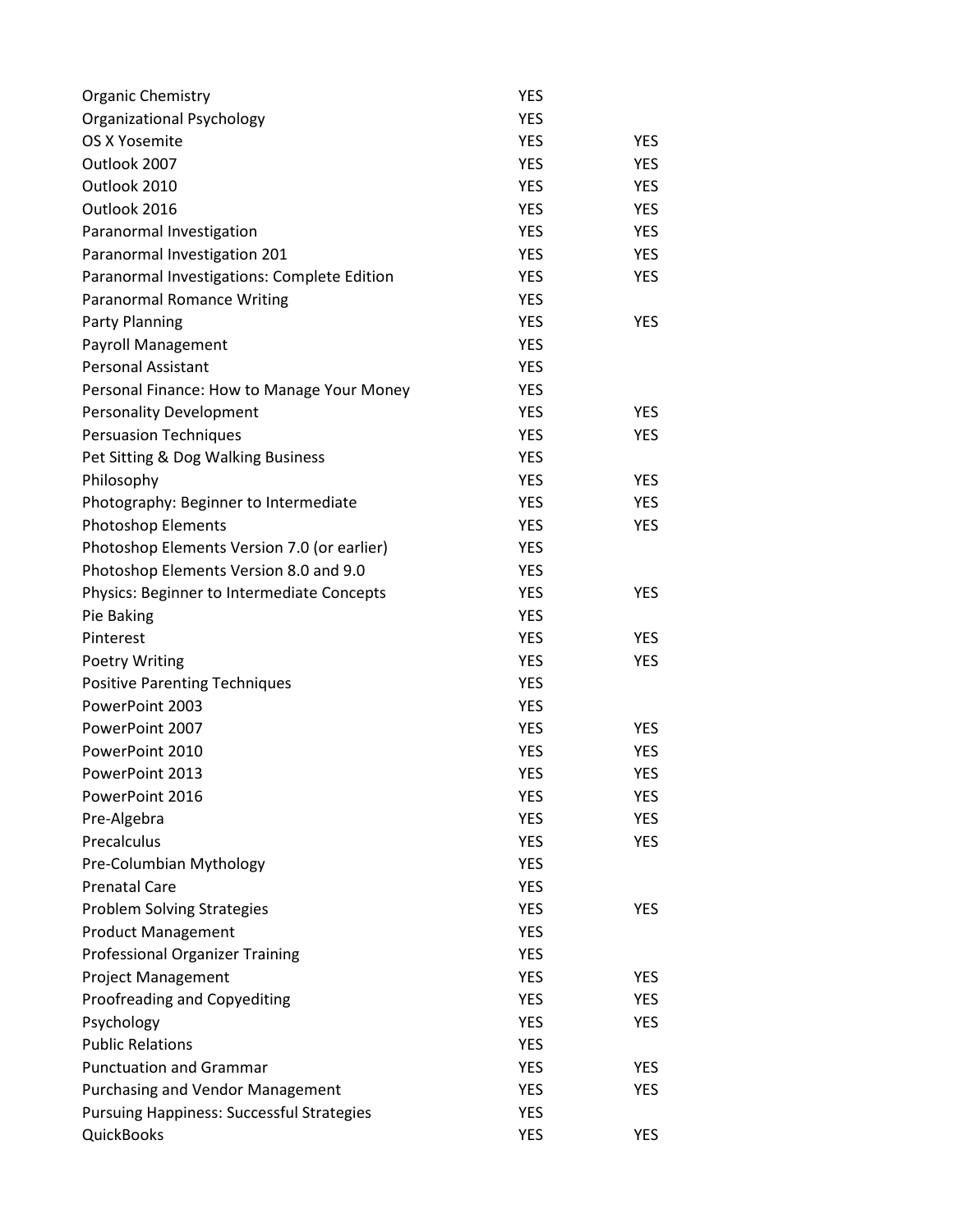| <b>QuickBooks Online Essentials</b>                     | YES        | <b>YES</b> |
|---------------------------------------------------------|------------|------------|
| <b>Reading Comprehension</b>                            | <b>YES</b> |            |
| <b>Recruitment and Retention Strategies</b>             | <b>YES</b> | <b>YES</b> |
| Reiki 1st and 2nd Degree                                | <b>YES</b> |            |
| Reiki 1st Degree                                        | <b>YES</b> |            |
| Reiki 2nd Degree                                        | <b>YES</b> |            |
| Reiki Attunements                                       | <b>YES</b> |            |
| Reiki Essentials                                        | <b>YES</b> |            |
| <b>Reiki Hand Placements</b>                            | <b>YES</b> |            |
| Relaxation                                              | <b>YES</b> |            |
| <b>Report Writing</b>                                   | <b>YES</b> |            |
| <b>Resolving Workplace Conflict</b>                     | <b>YES</b> | <b>YES</b> |
| <b>Restaurant Management</b>                            | <b>YES</b> | <b>YES</b> |
| <b>Resume Writing</b>                                   | <b>YES</b> |            |
| <b>Retail Business</b>                                  | <b>YES</b> |            |
| <b>Retirement Planning</b>                              | <b>YES</b> | <b>YES</b> |
| <b>Retirement Tips</b>                                  | <b>YES</b> |            |
| <b>Romance Writing</b>                                  | <b>YES</b> |            |
| <b>Running Effective Meetings</b>                       | <b>YES</b> | <b>YES</b> |
| <b>Salem Witch Trials</b>                               | <b>YES</b> | <b>YES</b> |
| Screenwriting                                           | <b>YES</b> |            |
| Second Grade Curriculum                                 | <b>YES</b> |            |
| Self Hypnosis: Reshaping Your Reality                   | <b>YES</b> |            |
| Sensitivity Training in the Workplace                   | <b>YES</b> | <b>YES</b> |
| <b>SEO Copywriting</b>                                  | <b>YES</b> |            |
| Sewing                                                  | <b>YES</b> | <b>YES</b> |
| Sexual Harassment Compliance                            | <b>YES</b> |            |
| <b>Single Parenting</b>                                 | YES        |            |
| <b>Small Business Guide</b>                             | <b>YES</b> |            |
| Snakes of the Western Hemisphere                        | <b>YES</b> |            |
| Soap Making                                             | <b>YES</b> |            |
| Social Media: How to Use Facebook, Twitter and LinkedIn | YES        | <b>YES</b> |
| Sociology                                               | <b>YES</b> | <b>YES</b> |
| Solving Classroom Discipline Problems                   | YES        |            |
| Spanish Cooking                                         | <b>YES</b> |            |
| Spanish Culture                                         | YES        |            |
| Special Education: Foundations, Purpose, & Challenges   | YES        |            |
| <b>Special Events Planning</b>                          | <b>YES</b> | <b>YES</b> |
| <b>Speed Reading</b>                                    | <b>YES</b> |            |
| <b>Speed Writing</b>                                    | <b>YES</b> |            |
| Spelling                                                | <b>YES</b> | <b>YES</b> |
| Spiders and Other Insects in North America              | <b>YES</b> |            |
| Spiritual Counseling                                    | <b>YES</b> | <b>YES</b> |
| <b>Statistics</b>                                       | <b>YES</b> | <b>YES</b> |
| <b>Strategic Planning</b>                               | <b>YES</b> |            |
| <b>Stress Management</b>                                | <b>YES</b> | <b>YES</b> |
| <b>Successfully Networking Your Career</b>              | YES        |            |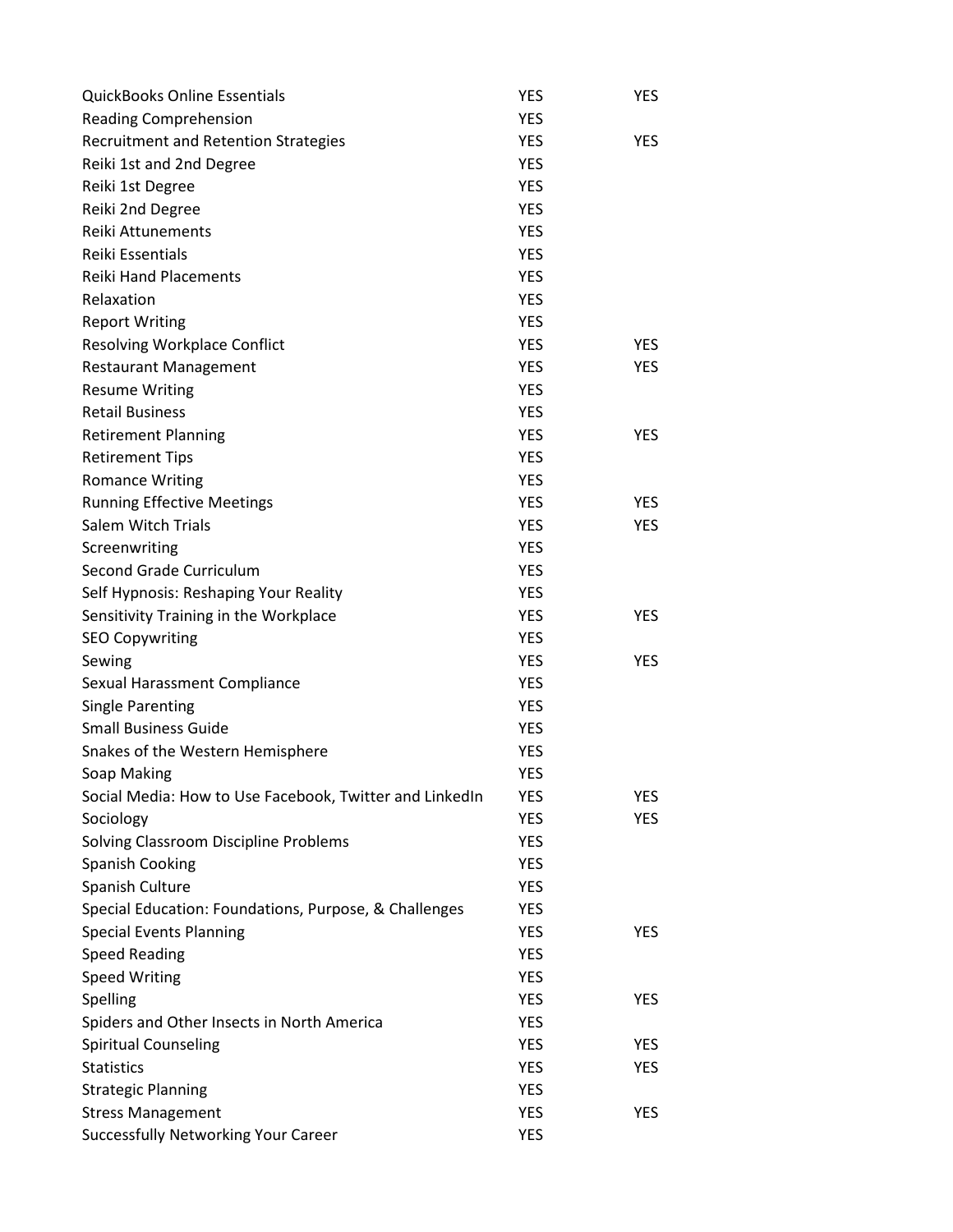| <b>Talent Management</b>                             | YES        |            |
|------------------------------------------------------|------------|------------|
| <b>Tarot Cards</b>                                   | <b>YES</b> | <b>YES</b> |
| <b>Tea Parties</b>                                   | <b>YES</b> | <b>YES</b> |
| <b>Teaching Reiki</b>                                | <b>YES</b> |            |
| <b>Team Building</b>                                 | <b>YES</b> | <b>YES</b> |
| <b>Team Management</b>                               | <b>YES</b> | <b>YES</b> |
| Telephone Skills and Quality Customer Service        | <b>YES</b> | <b>YES</b> |
| <b>Tex Mex Cooking</b>                               | <b>YES</b> |            |
| The Art of Breathing                                 | <b>YES</b> |            |
| The Gulf War                                         | <b>YES</b> | <b>YES</b> |
| <b>Therapeutic Bathing</b>                           | <b>YES</b> |            |
| <b>Third Grade Curriculum</b>                        | <b>YES</b> |            |
| <b>Time Management</b>                               | <b>YES</b> |            |
| <b>Timeshare Basics</b>                              | <b>YES</b> | <b>YES</b> |
| <b>Traditional Scrapbooking</b>                      | <b>YES</b> |            |
| <b>Travel Agent</b>                                  | <b>YES</b> | <b>YES</b> |
| <b>Travel Writing</b>                                | <b>YES</b> |            |
| <b>Tropical Gardening</b>                            | <b>YES</b> |            |
| Twenty African Americans Who Changed History         | <b>YES</b> |            |
| Twenty Women Who Changed American History            | <b>YES</b> |            |
| Typing and Keyboarding                               | <b>YES</b> |            |
| <b>UFO Studies</b>                                   | <b>YES</b> |            |
| <b>Ultimate Excel Bundle</b>                         | <b>YES</b> |            |
| <b>Understanding Allergies</b>                       | <b>YES</b> |            |
| <b>Understanding and Managing Your Credit Report</b> | <b>YES</b> | <b>YES</b> |
| <b>Understanding Financial Statements</b>            | <b>YES</b> |            |
| <b>Understanding Insurance Types</b>                 | <b>YES</b> |            |
| <b>Understanding Learning Styles</b>                 | <b>YES</b> |            |
| <b>Unit Studies</b>                                  | <b>YES</b> |            |
| US Citizenship Test Preparation                      | <b>YES</b> |            |
| Vegetable Gardening                                  | <b>YES</b> |            |
| Vietnam War                                          | YES        | YES        |
| Virtual Assistant                                    | <b>YES</b> |            |
| <b>Visual Basic for Excel</b>                        | <b>YES</b> | <b>YES</b> |
| <b>Vocabulary Building</b>                           | <b>YES</b> | <b>YES</b> |
| <b>Waiter and Waitress Training</b>                  | <b>YES</b> | <b>YES</b> |
| <b>Water Color Painting</b>                          | <b>YES</b> |            |
| <b>Wedding Crafts and Projects</b>                   | <b>YES</b> |            |
| <b>Wedding Planning</b>                              | <b>YES</b> | <b>YES</b> |
| Wedding Traditions Around the World                  | <b>YES</b> | <b>YES</b> |
| Weight Loss Management                               | <b>YES</b> | <b>YES</b> |
| <b>Weight Training</b>                               | <b>YES</b> | <b>YES</b> |
| <b>Wellness Coaching</b>                             | <b>YES</b> | <b>YES</b> |
| <b>Western Calligraphy</b>                           | <b>YES</b> | <b>YES</b> |
| Wildlife Rehabilitation: An Introduction             | <b>YES</b> | <b>YES</b> |
| Windows 10                                           | <b>YES</b> | <b>YES</b> |
| Windows 7                                            | <b>YES</b> | <b>YES</b> |